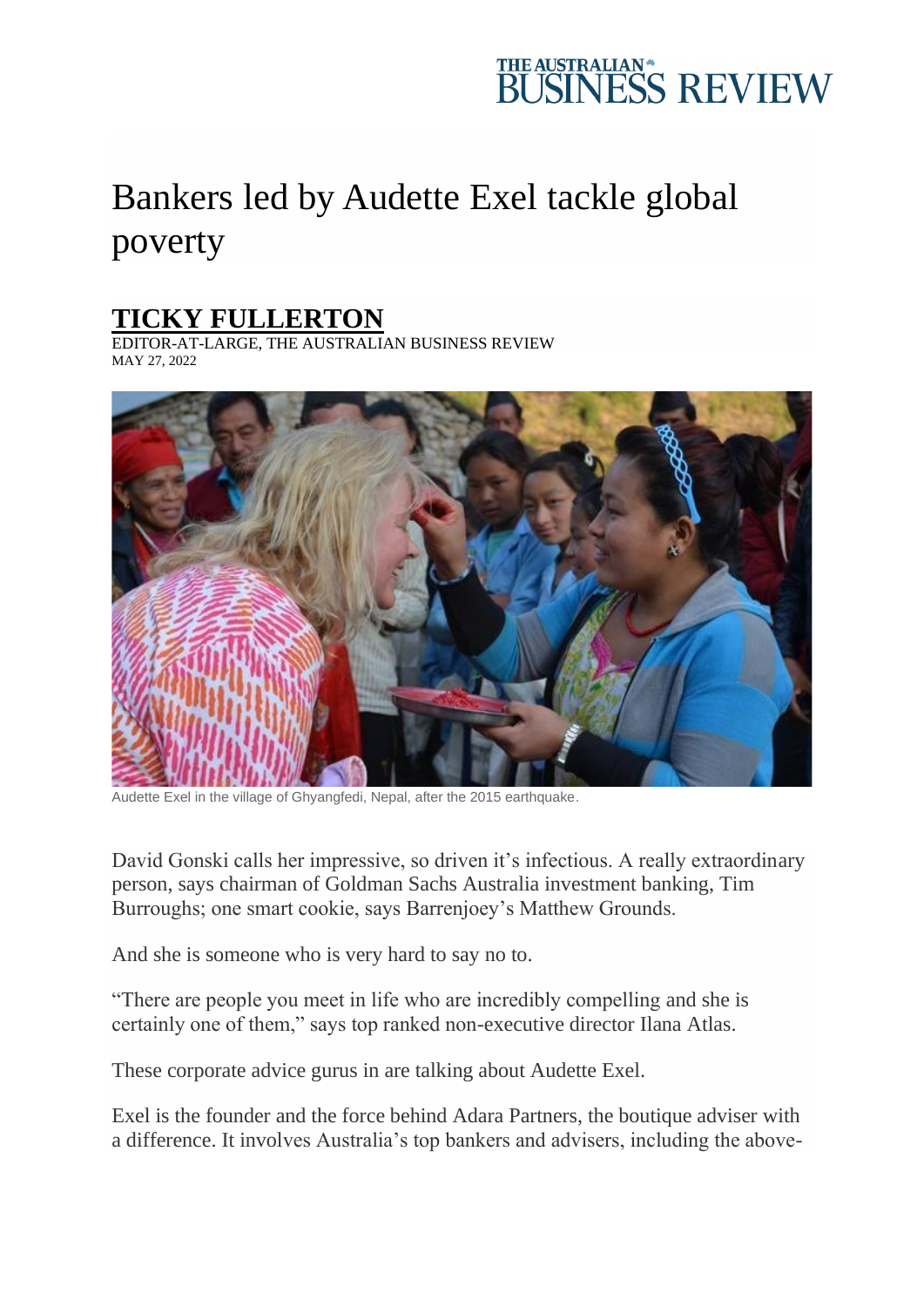mentioned, working on mandates with all their fees going to ease world poverty and disadvantage.

"Twenty four years ago when I said I'm going to set up a corporate advice business entirely for the purpose of generating revenue to serve the poor, people thought I was a drug dealer or money launderer," says Exel.

So far Exel has managed to extract \$60m from the investment banking and financial advice industry – a feat in itself – and funnel it into some of the most desperate and remote parts of the developing world: to fight child trafficking in Nepal and save the lives of babies in Uganda.

"She's just a really impressive person. The model is not replicable in every situation. You need a real strong person like her to pull the team together that is high quality. And then you need someone that never sleeps," says King & Wood Mallesons chairman David Friedlander.

Lessons from Bermuda

Born in New Zealand, Exel started out as a lawyer at Allens in Sydney. At 35 she was running a bank in Bermuda, the largest market for reinsurance in the world, and became chairman of the Bermuda Stock Exchange. "Bermuda was pivotal. I'll always be grateful for that," she says.



Audette Exel, standing fifth from left, and members of the Adara Group.

Bermuda gave Exel the chance to run a bank balance sheet and learn reinsurance. She began thinking a lot about asset liability management and even more about the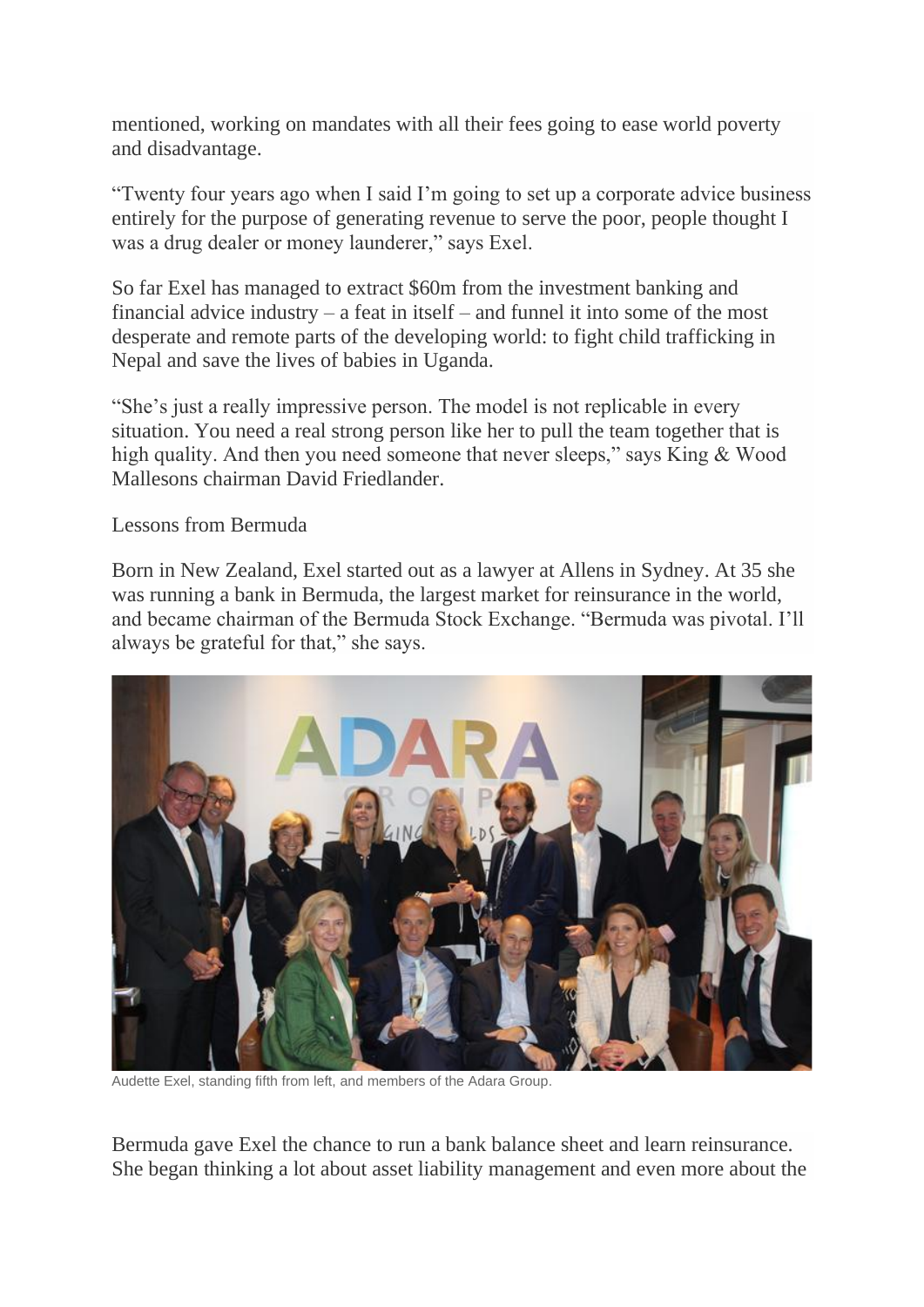not-for-profit sector. There was a mismatch between short-term donor dollars and the long-term responsibility to charities. "So the model of Adara was my crack at a different model of funding a not-for-profit by creating long-term revenue streams out of the market, where there's money and power and capital, for the sole purpose of funding long-term work with people in extreme poverty," she says.

Exel started with Adara Advisors, working on reinsurance and bank advice, driving the profits into Nepal where she had trekked on holidays. In 2007 she brought the business back to Australia. But she was doing it alone.

"Then when I hit 50 a scary nine years ago, I wanted to see if I could invent a slightly better mousetrap," she says. "That's when I came up with the Adara Partners idea."

Adara Partners is a panel of 15 of the most well-known advisers in Australia that Exel has lured in. For any mandate, two advisers from different firms are paired to work on a deal.

"I first started talking to Audette about this idea seven years ago," says Adara panellist Tim Burroughs. "I think she'd been putting every penny she ever had into the charity for 20 years."



David Gonski of Barrenjoey Capital Partners: "I found Audette Exel impressive, focused and incredibly successful." Picture: NCA NewsWire/Bianca De Marchi

Burroughs advised the AusNet board on the sale to Brookfield and is now advising Pendal. He says Exel's mission to get top advisers increases profits for the charity,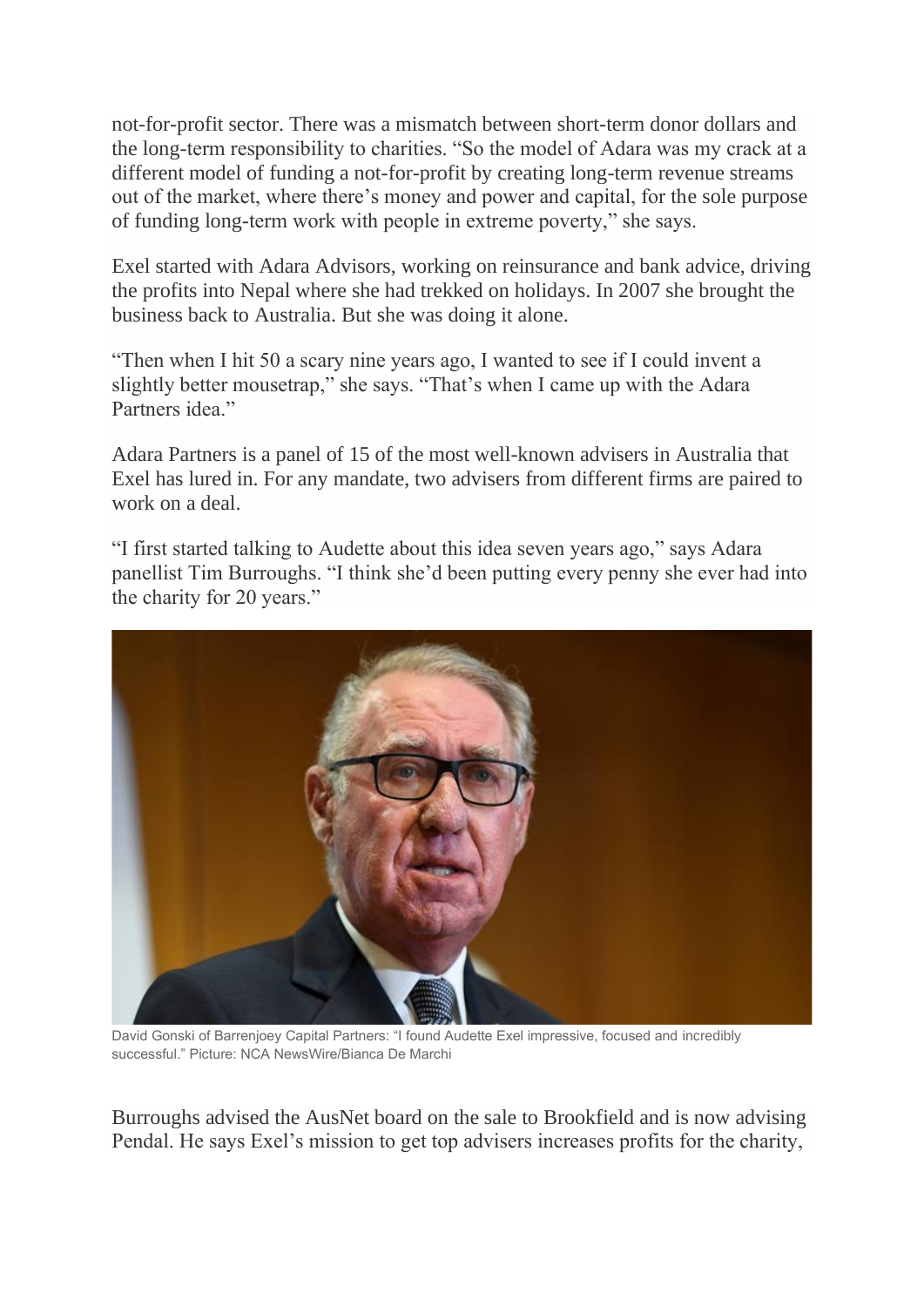provides more stable funding and offers satisfaction and purpose for the people doing the work.

"That to me is a very, very powerful idea," he says.

Exel pushes the commitment as far as she is able. "I'm fortunate in that I'm retired and can put aside time," says Burroughs.

"When we started AusNet chair Peter Mason and I were having a conversation on the balcony of his apartment. We didn't know that would turn into probably seven and half months every day of the week."

Exel says with such an unusual structure, she knew she needed significant players in the market for her panel.

"The first mandate we got was from Wesfarmers. Richard Goyder rang me after I'd been in a meeting with him and said, 'I have a very complex problem. I need the smartest people in Australia to help me solve it. If you could give me David Gonski and Matthew Grounds working together you have a mandate'," says Exel.

Exel delivered.

"Why would one do it?" asks Gonski. "For myself I like the idea of being philanthropic. Audette outlined what the benefits would be to the not-for-profit she is running and also what the not-for- profit was attempting to do. I found her both impressive, focused and incredibly successful."

Grounds had already been urged to meet a woman called Audette by a close friend who had lived in Bermuda some years earlier. Somehow, Exel managed to get into his diary for a meeting.

"I remember walking down the corridor of my old meeting room at UBS, thinking 'how do I make sure this is only a ten minute meeting?' I had a full day," he says. But he saw her resume and made the connection. Exel had an instant good reference from Bermuda.

"We went for an hour and by the end of the hour I said 'I think it's a great idea'. Guy (Fowler) and I will do it  $-1$ 'll just have to get it through Switzerland, which will be no mean feat."

Grounds got clearance from Zurich, and he and Fowler joined the panel. "If you think about it, mediation covers a lot of things. When I'm pitching our partners to corporate Australia, I'm not pitching purpose; I'm pitching: 'I can give you two of the best in the country, working together across their competitive boundaries to advise you'," Exel says.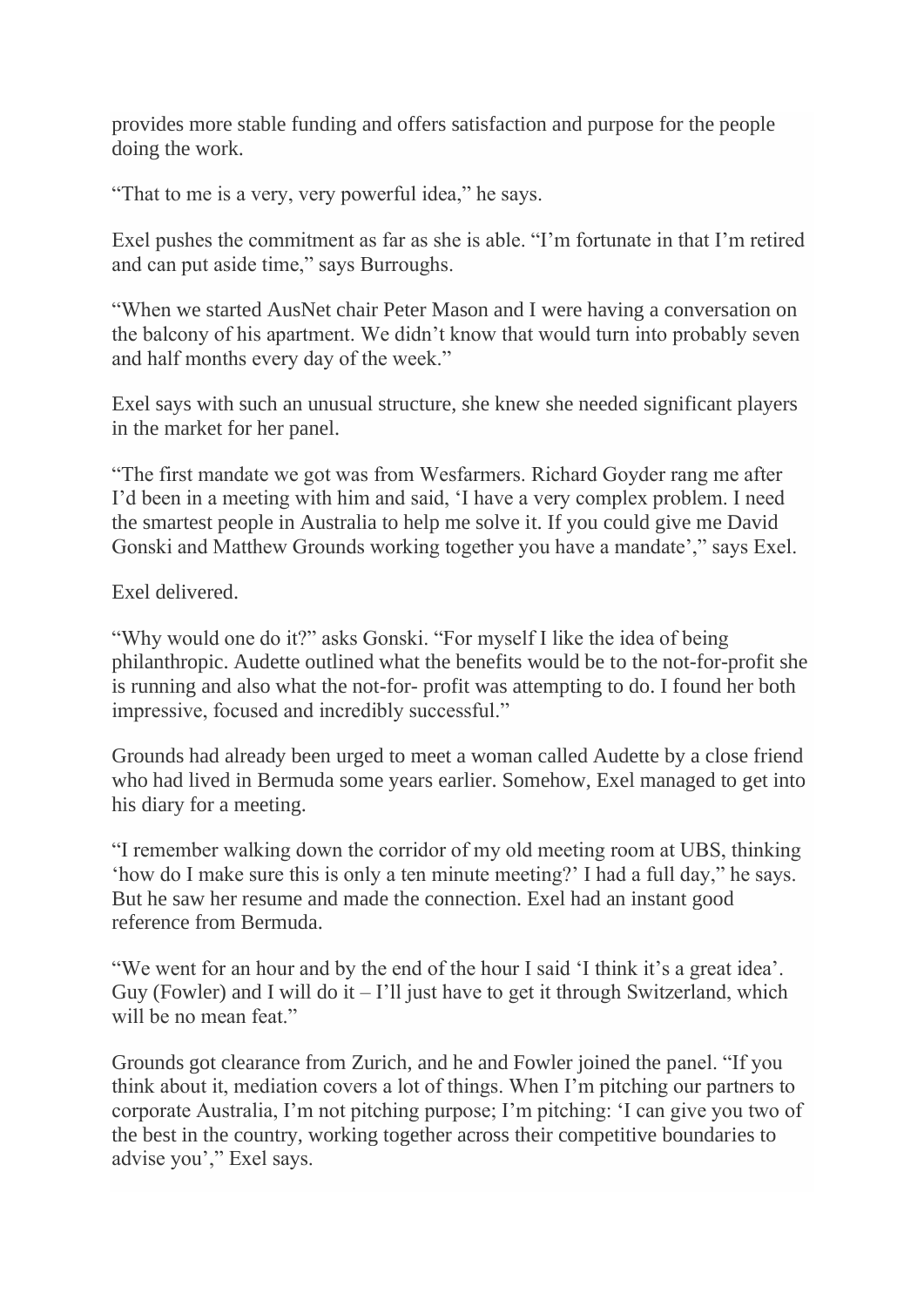Over seven years Grounds and Fowler have been involved in one mandate a year.

The Guy Fowler connection brought in top M&A adviser Philippa Stone from Herbert Smith Freehills. "I can provide free legal services but that's not something that is particularly useful to a charity doing work in Uganda and Nepal. The beauty of the Adara model is that it enables you to do what you do well and donate your time to make fees, which then go into the very serious charity work that Adara does," she says.

Exel has set up Adara with its own full-time corporate advisory director, senior associate and 12-month secondees currently from Ernst & Young and Minter Ellison.

The secondee salaries are paid by their firms and in exchange Adara offers a chance to work with some of the best in the business.

Ilana Atlas had already met Exel, as both were directors on the board of Suncorp. "I went to Nepal with her and saw some of the work they were doing. When she started thinking about this model I thought it was a brilliant idea," she says.



Charity work

Herbert Smith Freehills partner Philippa Stone: "The beauty of the Adara model is that it enables you to do what you do well and donate your time to make fees." Picture: James Croucher

Audette Exel's charity work is groundbreaking. A large stream of work is in Uganda for pre-term and low-weight babies in places without consistent electricity supply, with centres of excellence.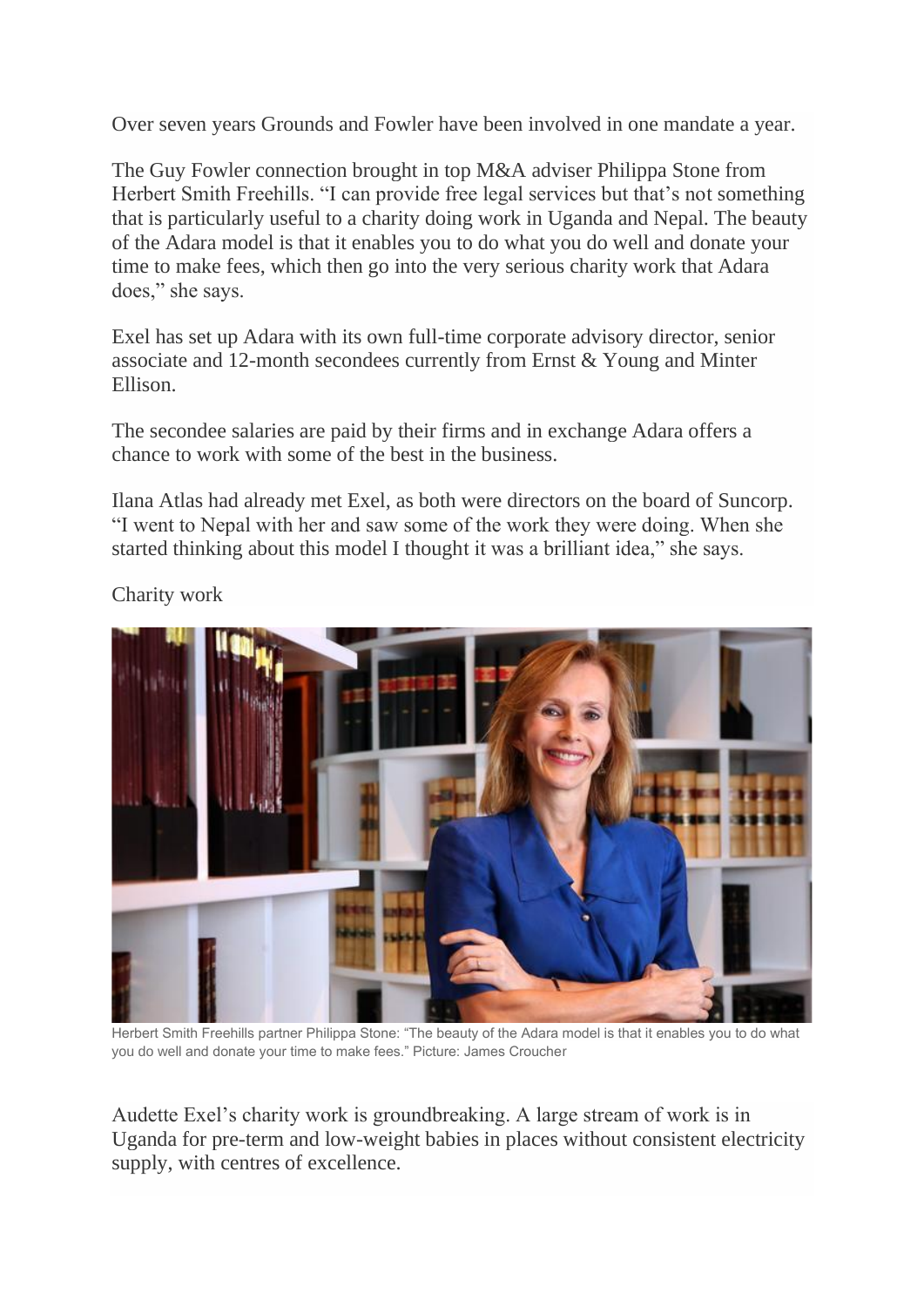The Nepal story is remote community development in health and education with a big eye to child protection, especially from trafficking. The first project was 25 days' walk from the nearest road.

"When you go really remote in low-resource settings, there's a lot of early marriage, there's a lot of child trafficking. There's a lot of vulnerability because generally there is no education. People are desperate to get their kids out of poverty. And that opens the door to predators," says Exel.

Adara's work began on the Tibetan-Nepali border 15 years ago, when civil war broke out and trafficking surged.

"We were contacted by a young woman saying I found these 39 kids in this terrible situation … I went on the internet, and I found you."

"We had Humli teams. We went in and yes, these kids were in the basement on their way into the trafficking trade. They were saying my brother came, my sister came, my cousin came and then we began to find them all over the place," says Exel.

"So there's 136 of those kids who are the cornerstone kids for us, who taught us everything that we know about child trafficking, kids at risk and also the joy of the rescue, rehab and reinflation of children." She says Adara's work in child protection now touches tens of thousands. It is this work that make Exel so determined to capture the top-tier corporate advisers.

When she built the Adara model Exel also had the Takeovers Panel high in mind. "I thought: very prestigious, cross-cuts the industry in terms of industry collaboration, they work effectively for peanuts and they work together across their competitive boundaries."

That idea resonated with Citi's head of investment banking, Tony Osmond, who sits on the Takeovers Panel, and independent director Catherine Brenner, a former member, who both came on board.

"Audette is hard to say no to," says Osmond. "Citi was very supportive from the outset.

"It's also important for our younger bankers to see senior role models contributing to valuable philanthropic causes."

Nine partners have grown to 15 and Adara has won 26 mandates. Sometimes the work is as main adviser, but often it is as a second voice to public company boards. This is why non-executive directors like Atlas and Catherine Brenner are part of Adara.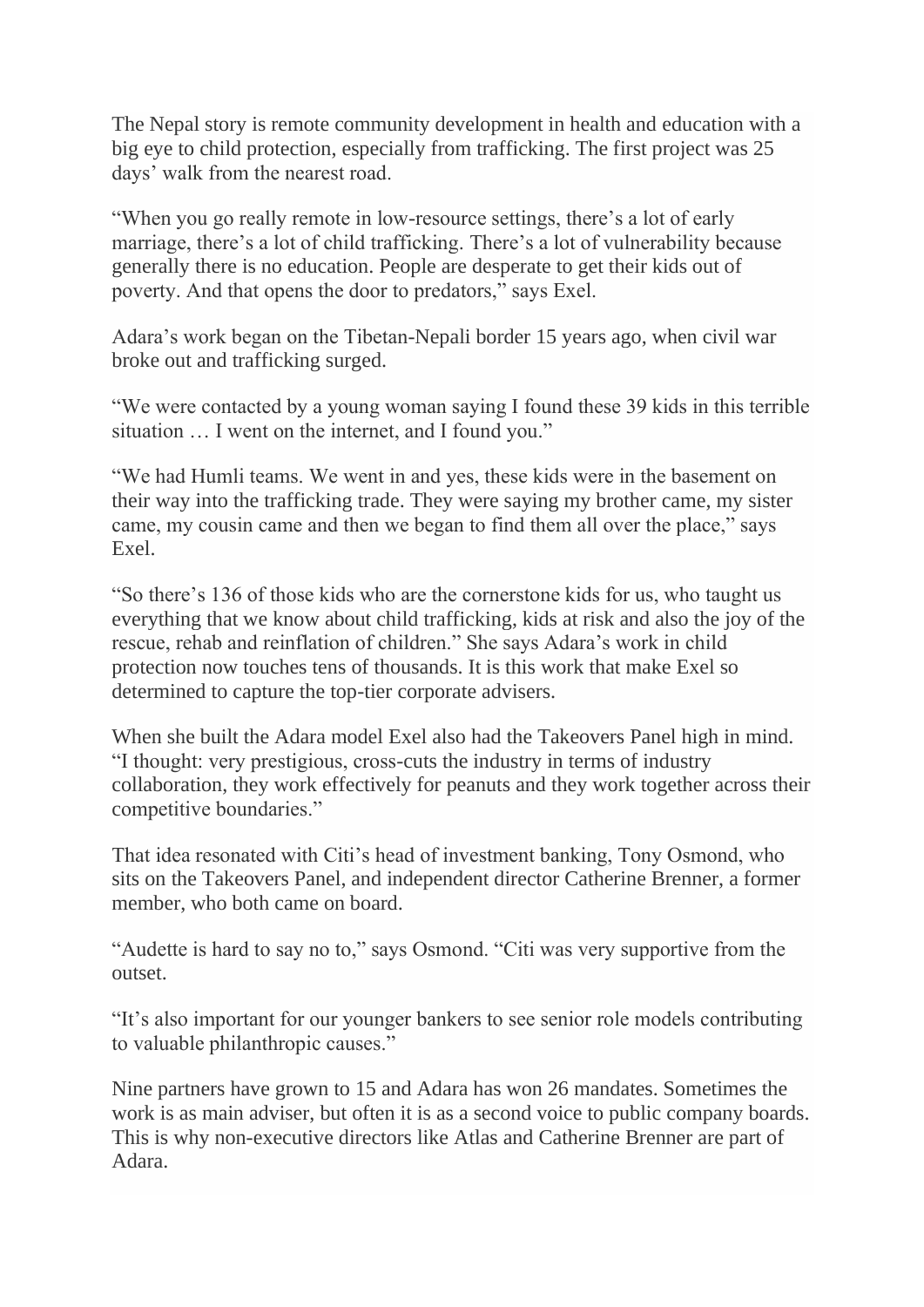"Sometimes boards just feel like they need an independent set of eyes," says Atlas. "Often board members mightn't agree on ways forward or over issues of value, and often things arise where people just think I just wouldn't mind having another view that is confidential, independent, skilled and experienced."

"It is a second pair of eyes, a second opinion on something that can be a bet-thecompany transaction," says Stone.

"The panel has more experience probably in aggregate than any single investment bank," agrees Tim Burroughs.

Avoiding conflicts

In the hard-fought battles of M&A, conflicts of interest are always an issue. So how does Adara's model, which mixes up principals from opposing shops, manage?

"When I land a mandate I go through a very complex process of conflicts-clearing and availability-clearing before I put together two panellist," says Exel.

From the very beginning it's been set up with all the right licences and insurances and Chinese walls," says Brenner.

"I'm working on something at the moment. The other panellists don't know what I'm working on. And we are giving advice that is not skewed by success fees or how much we are going to get paid."

Several Adara panel members were involved in the AusNet transaction, but working for their own firms for a fee. Tim Burroughs says this is no different to the market. "It's a small marketplace and we all know each other. The fact that someone is or isn't an Adara member is irrelevant, because they are not an Adara member at that point in time. They are working somewhere else," he says.

"We wouldn't absent ourselves if Adara was on the other side. We'd treat them like the enemy if we were on the other side because that is what we do every day," says KWM's Friedlander.

"But with AusNet I had to pull off that Adara engagement because after we had commenced the engagement the firm was acting with APA. As soon as that arrived I had to pull out."

This year, Exel joined the board of Westpac. For Adara though, her ambition is to take the model global. "It's a smart model. I think it would definitely work in the US and I think it would work in the UK," says Grounds.